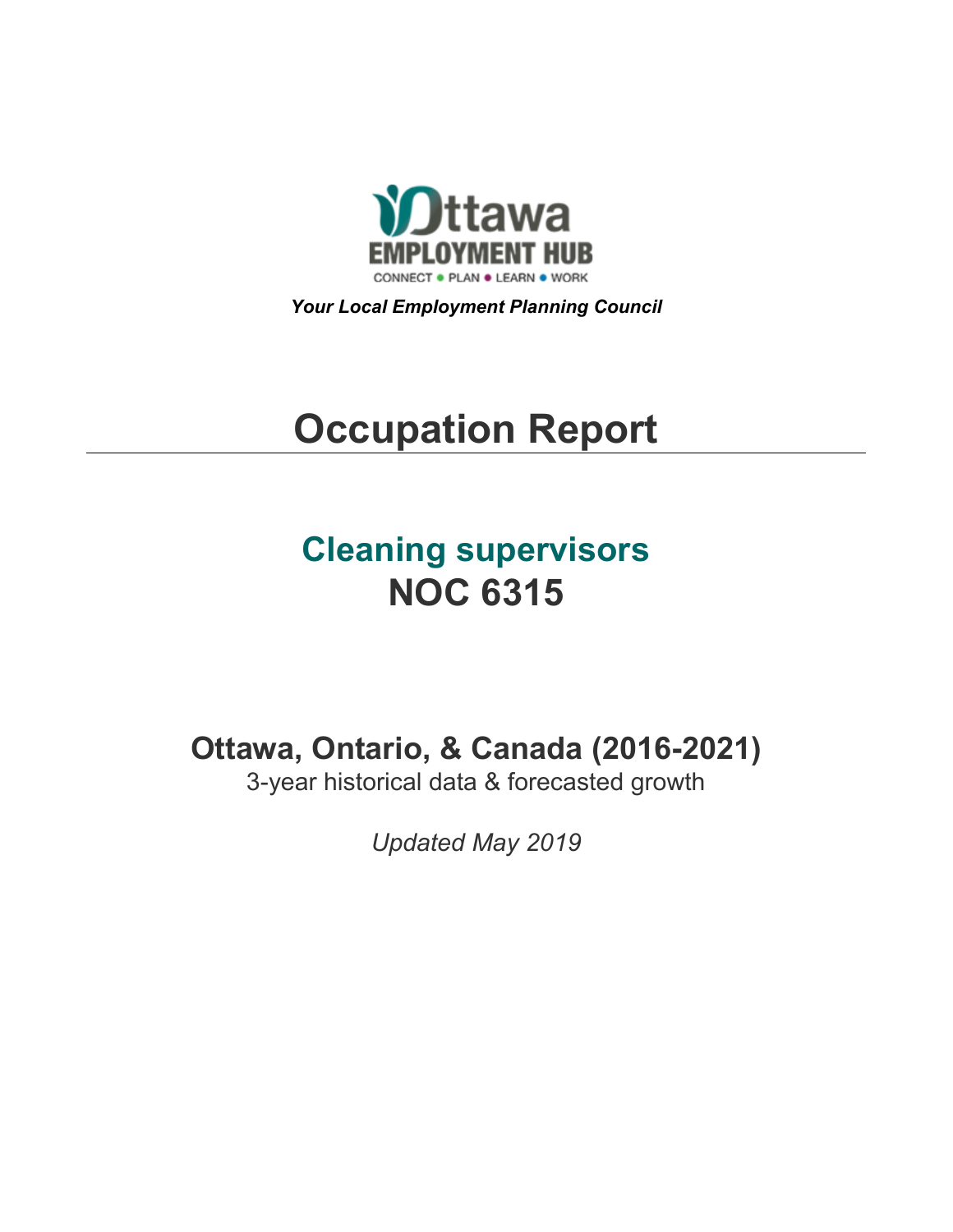

#### **Cleaning supervisors Ottawa Outlook**

NOC **6315** Limited  $\overrightarrow{A}$  Fair  $\overrightarrow{A}$  **Good** 

*Based on past and forecasted growth.*

## **A Local Snapshot**

- Employment in this occupation **increased in Ottawa from 2016 to 2018** (**18.4%**); it is forecast to **increase an additional 6.9%** over the next three years.
- **6.2%** were **unemployed in Ottawa in 2016; 240 (21.7%)** of those in this occupation were **selfemployed**.
- **Median hourly wage** for this occupation was **\$23.24**.
- **58.0%** of the 2018 jobs were in the **Services to buildings and dwellings** industry sector.
- Ottawa has a **slightly lower share of this occupation** than the nation.
- **Provincially**, this occupation showed an increase from 2016 to 2018 (**12.5%**); it is expected to increase an additional **4.6%** over the next three years.

#### **Overview**

| <b>Ottawa Jobs (2018)</b>          | <b>1,108</b> (22% self-employed = $240$ ) |                      |         |
|------------------------------------|-------------------------------------------|----------------------|---------|
| 2016 Ottawa Unemployment Rate      | 6.2%                                      | Ontario              | $3.0\%$ |
| Location Quotient to Nation (2018) | 0.89                                      |                      |         |
| Change in Jobs (2016 - 2018)       | 18.4%                                     | $(2018 - 2021)$ 6.9% |         |

*NOTE: Location quotient (LQ) is a way of quantifying how concentrated a particular occupation is in a region compared to the nation or province. A quotient of 1.00 means Ottawa has the same share of the occupation as the nation/province. A quotient higher than 1.00 means Ottawa has a greater share, and lower than 1.00 means Ottawa's share is lower than the average.*

# **OTTAWA | Percentile Earnings** *(not including self-employed)*



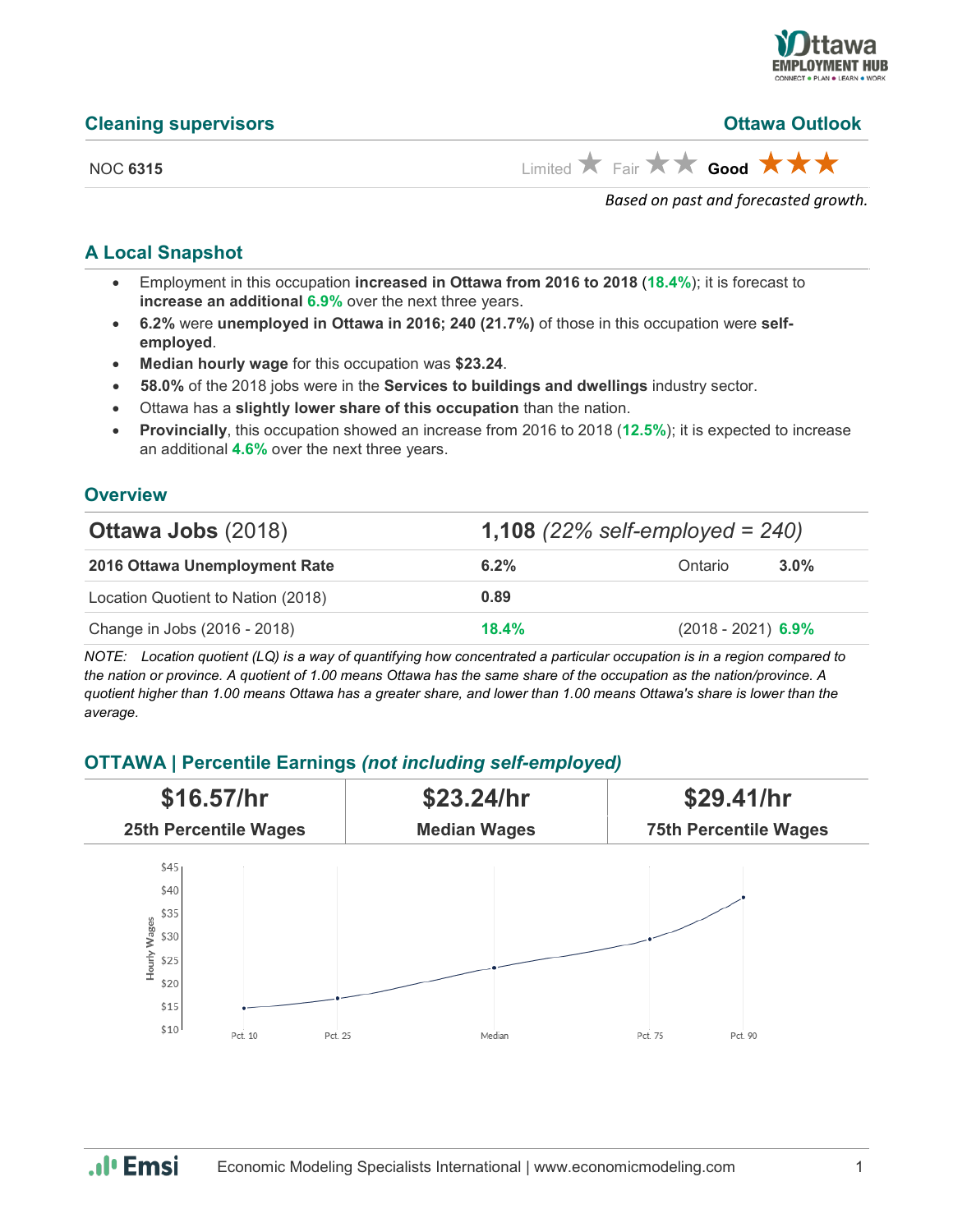

# **Ottawa | Growth**

| 936         | 1,185            | 249                | 26.6%                |  |
|-------------|------------------|--------------------|----------------------|--|
| $2016$ Jobs | <b>2021 Jobs</b> | Change (2016-2021) | % Change (2016-2021) |  |

# **Regional Trends**



|           | <b>Region</b> |               | <b>2016 Jobs</b> | <b>2021 Jobs</b> | Change | % Change |
|-----------|---------------|---------------|------------------|------------------|--------|----------|
| s,        | Ottawa        |               | 936              | 1,185            | 249    | 26.6%    |
|           | Ontario       |               | 12,936           | 15,219           | 2,283  | 17.6%    |
|           | Canada        |               | 35,040           | 40,755           | 5,715  | 16.3%    |
|           |               | <b>Ottawa</b> |                  | <b>Ontario</b>   |        | Canada   |
| 2016 Jobs |               | 936           |                  | 12,936           |        | 35,040   |
| 2017 Jobs |               | 953           |                  | 13,108           |        | 36,521   |
| 2018 Jobs |               | 1,108         |                  | 14,550           |        | 38,766   |
| 2019 Jobs |               | 1,137         |                  | 14,797           |        | 39,506   |
| 2020 Jobs |               | 1,162         |                  | 15,018           |        | 40,160   |
| 2021 Jobs |               | 1,185         |                  | 15,219           |        | 40,755   |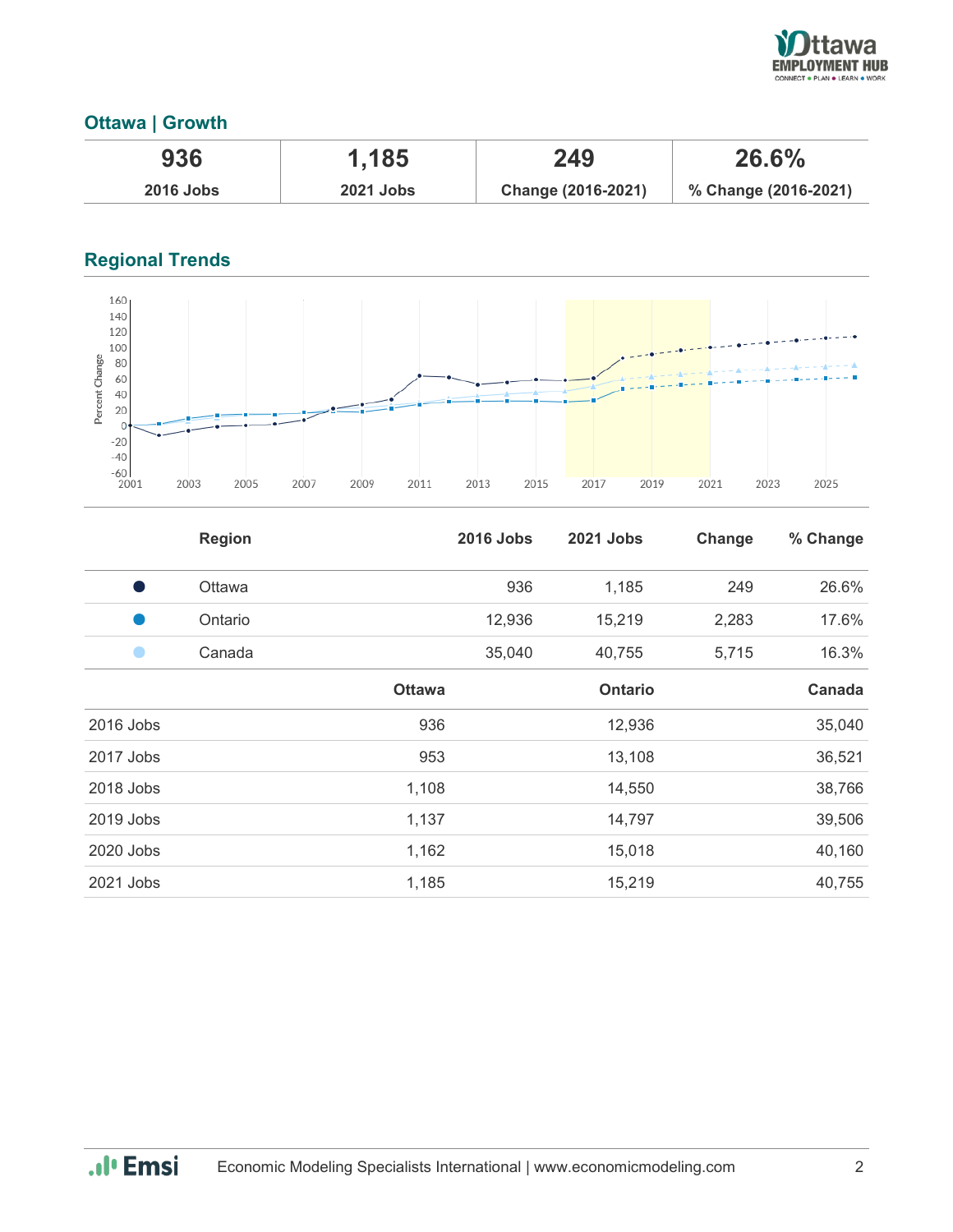

## **Ottawa | Industries Employing this Occupation**

| <b>Industry</b>                     | Occupation<br>Jobs in<br><b>Industry</b><br>(2018) | $%$ of<br>Occupation<br>in Industry<br>(2018) | % of Total<br>Jobs in<br><b>Industry</b><br>(2018) |
|-------------------------------------|----------------------------------------------------|-----------------------------------------------|----------------------------------------------------|
| Services to buildings and dwellings | 642                                                | 58.0%                                         | 6.0%                                               |
| Elementary and secondary schools    | 55                                                 | 4.9%                                          | 0.2%                                               |
| Lessors of real estate              | 52                                                 | 4.7%                                          | 0.9%                                               |
| Traveller accommodation             | 31                                                 | 2.8%                                          | 0.7%                                               |
| Taxi and limousine service          | 31                                                 | 2.8%                                          | $1.4\%$                                            |

*NOTE: Inverse staffing patterns provides a table of percentages that shows how regional occupations are divided up among regional industries. For example, an inverse staffing pattern for registered nurses may show that 70% of RNs are employed by hospitals, 10% by local government (i.e., public schools), 10% by nursing homes, and 10% by offices of physicians.*

#### **Educational programs and completions in Ottawa** *(public institutions only***)**

|                 |                                       | 211                       |  |
|-----------------|---------------------------------------|---------------------------|--|
| Programs (2016) |                                       | <b>Completions (2016)</b> |  |
| <b>CIP Code</b> | <b>Program</b>                        | <b>Completions (2016)</b> |  |
| 52.09           | Hospitality administration/management | 211                       |  |

*NOTE: EMSI Analyst uses Statistics Canada's PSIS data to compile completions for postsecondary programs offered in Canada, classified by the 2016 CIP codes. 2016 data includes those who graduated in spring 2017.*



**Job Postings by Month**

*NOTE: Based on newly published job postings first found between January 01, 2018 and December 31, 2018 AND location is Ottawa Census Sub-division, Vicinity Jobs.*